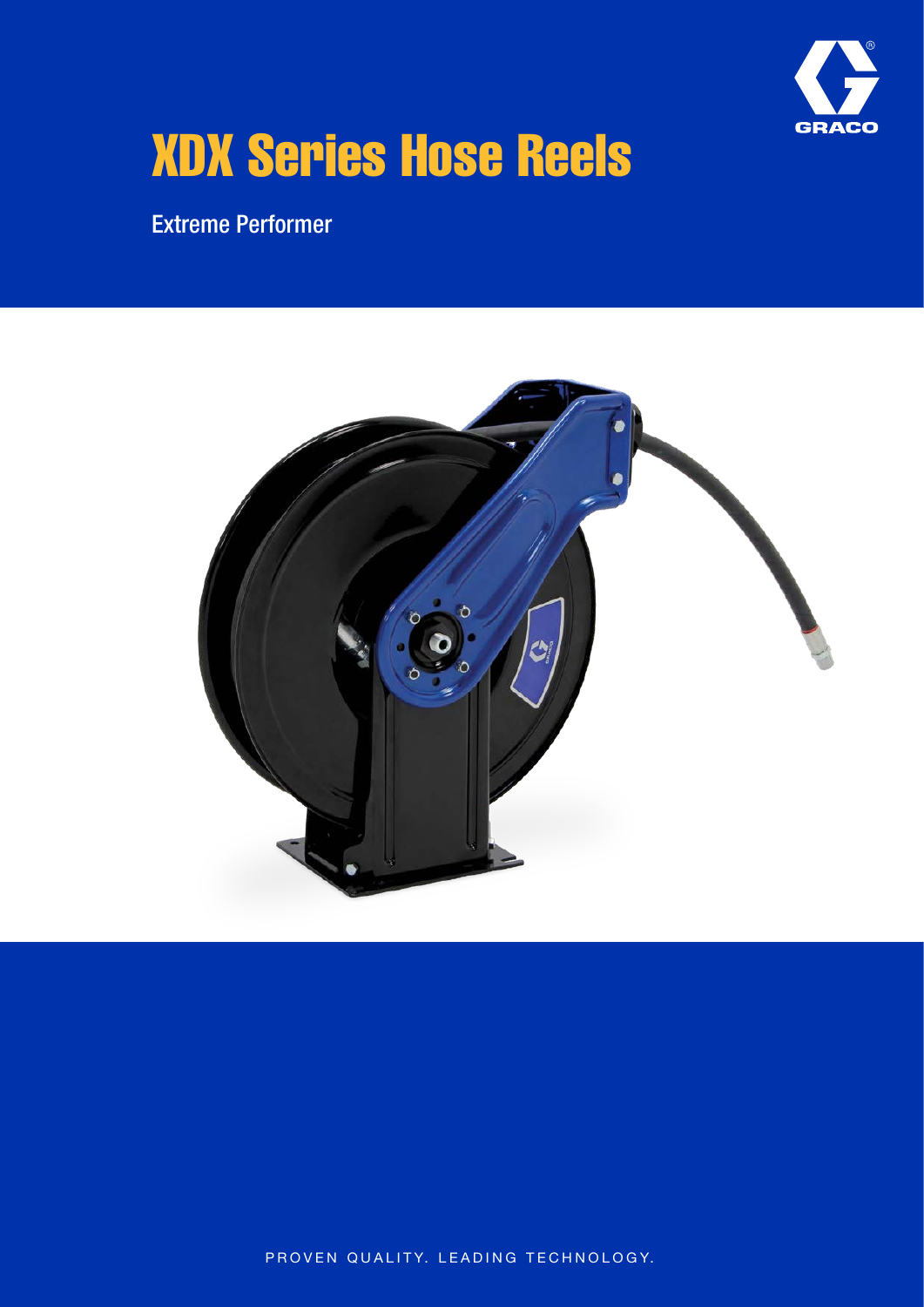## XDX Series Hose Reels

## Extreme Performer

The high-performance and heavy-duty XDX Series Hose Reel is ideal for rugged indoor and outdoor use in truck dealerships, fleet maintenance, mining maintenance, public works garages, construction vehicle maintenance and service trucks. Features high-strength dual pedestals for reliable performance in extreme applications.



## Large Hose Capacity with Small Profile Durable Finish

Compact pedestal and spool fits into tight spaces and can accommodate 10.7-19.8 meters (35-65 foot) hose capacity for a wide variety of applications.

- Heavy-duty truck dealers
- Fleet maintenance
- Mining maintenance
- Public works garage
- Construction vehicle maintenance
- Heavy-duty mobile service trucks
- Mining
- Lube trucks

## Typical Fluids Handled

- Petroleum- and synthetic-based oils (motor, gear and ATF)
- Air
- **Water**
- Grease
- Antifreeze/coolant
- Windshield washer fluid

## Heavy-Duty Adjustable Spring

Powerful retraction performance that allows you to easily increase or decrease spring tension while the reel is pressurized with fluid.

### Full-Flow Swivel

Maximize material flow with minimal pressure drop for faster fills to get more vehicles through your shop.

## Low-Friction Cartridge Swivel

Provides smooth reel performance with an easy-to-replace swivel cartridge, simplifying repairs.

## Optional Adjustable Arm

Easily change to one of six arm positions to fit your application. Order with arm (XD models) or without (XN models).

Baked-on enamel finish (four colors available) protects reel from corrosion.

## Typical Applications Technical Specifications

| <b>Operating Temperature Range</b>           |                                                                          |  |  |  |
|----------------------------------------------|--------------------------------------------------------------------------|--|--|--|
| Air/Water/Antifreeze/Windshield Washer Fluid | -28°C to 87°C (-20°F to 190°F)                                           |  |  |  |
| Oil                                          | -28°C to 87°C (-20°F to 190°F)                                           |  |  |  |
| Grease                                       | -40°C to 93°C (-40°F to 200°F)                                           |  |  |  |
| <b>Wetted Parts</b>                          |                                                                          |  |  |  |
| Air/Water/Antifreeze/Windshield Washer Fluid | Zinc-plated steel, stainless steel, anodized<br>aluminum, nitrile rubber |  |  |  |
| Oil                                          | Zinc-plated steel, anodized aluminum,<br>nitrile rubber                  |  |  |  |
| Grease                                       | Zinc-plated steel, polyurethane, steel                                   |  |  |  |
| Weight (Without Hose)                        |                                                                          |  |  |  |
| XD Models (With Adjustable Arm)              | 26.5 kg (59 lb)                                                          |  |  |  |
| XN Models (Without Arm)                      | 23.5 kg (52 lb)                                                          |  |  |  |
| Sound Pressure Level<br>78 dB(A)             |                                                                          |  |  |  |
| Sound Power Level                            | 88 dB(A)                                                                 |  |  |  |
| Instruction Manual                           | 3A8626                                                                   |  |  |  |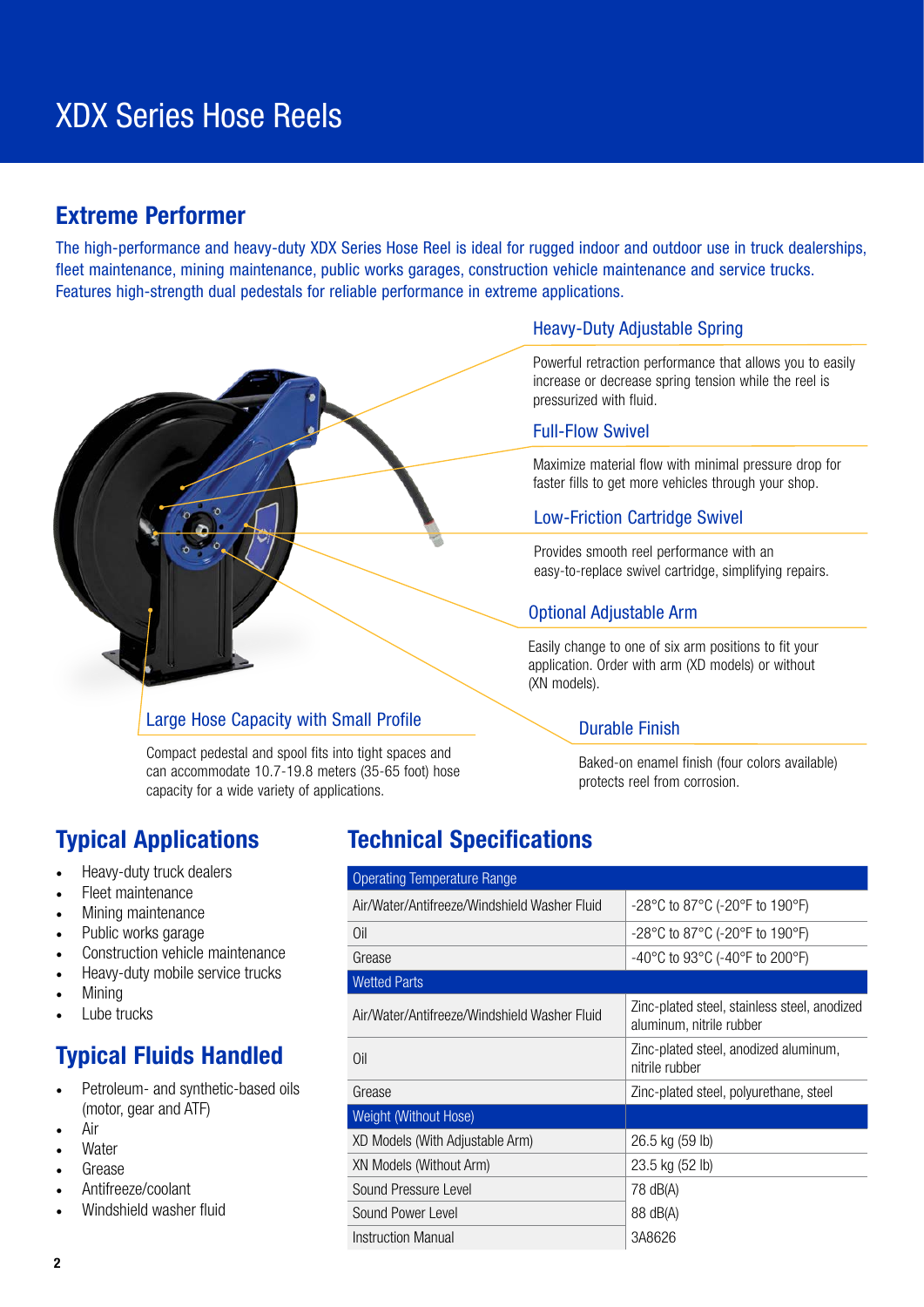

## **Dimensions**

|   | XD Models (with Adjustable Arm) |                  | <b>XN Models (without Arm)</b> |
|---|---------------------------------|------------------|--------------------------------|
|   | XDX 10                          | <b>XDX 20</b>    | <b>XDX 20</b>                  |
| А | 196 mm (7.5 in)                 | 196 mm (7.5 in)  | 196 mm (7.5 in)                |
| B | 412 mm (16.2 in)                | 460 mm (18.1 in) | 460 mm (18.1 in)               |
| C | 533 mm (21.0 in)                | 594 mm (23.4 in) | 594 mm (23.4 in)               |
| D | 457 mm (18.0 in)                | 508 mm (20.0 in) | 508 mm (20.0 in)               |
| F | 470 mm (18.5 in)                | 533 mm (21.0 in) |                                |
| F | 571 mm (22.5 in)                | 640 mm (25.2 in) |                                |







A



## Typical Mounting Configurations